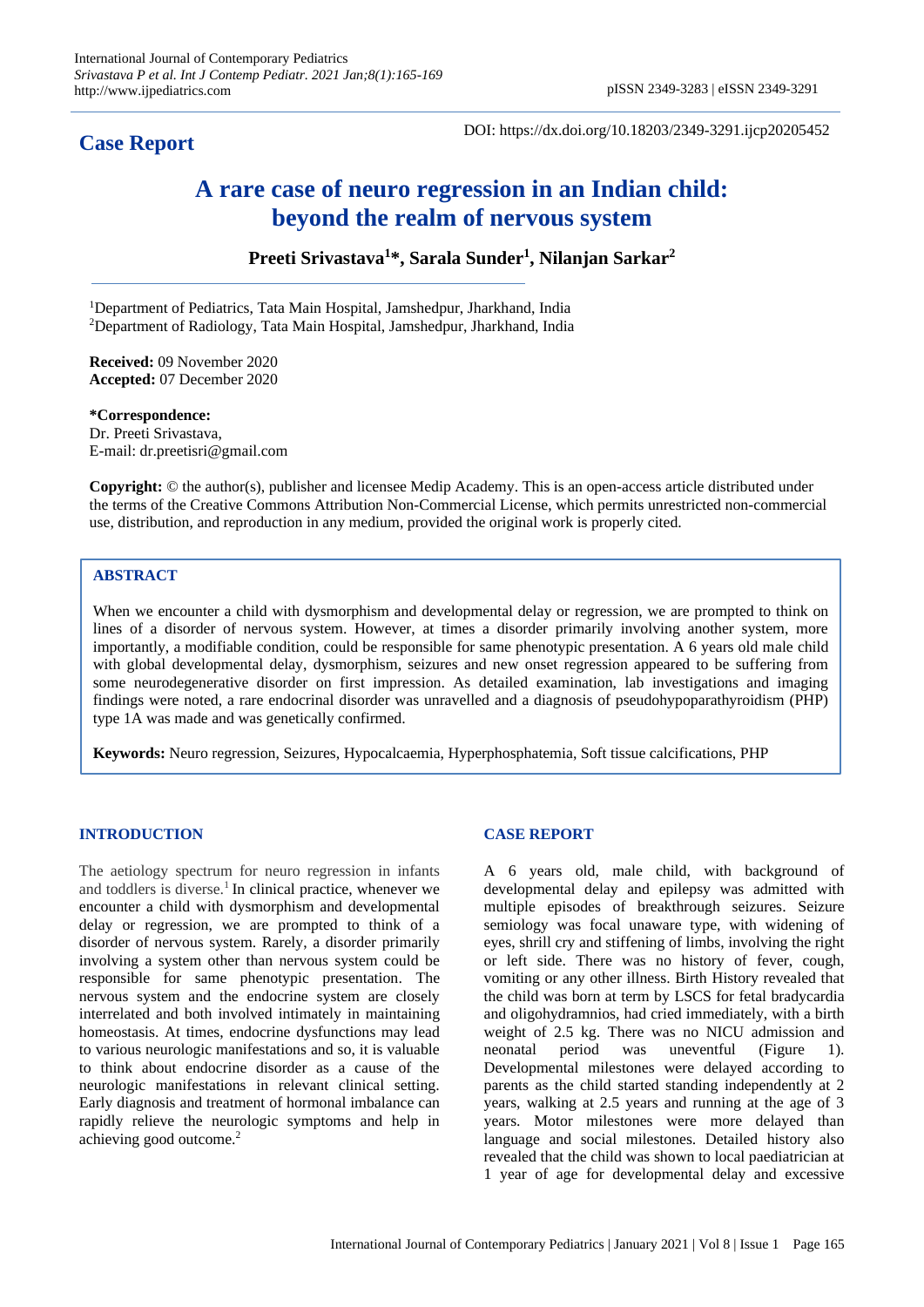weight gain and at that time, the child was started on lthyroxine for hypothyroidism in view of high TSH values (Figure 2). Seizures started at 3 years of age and child was given levetiracetam, however detailed work up was not done at that time. Parents also noted some motor regression in last 2 years in the form of difficulty walking with unsteady and broad-based gait. However, there was no regression in social interaction and language communication according to parents.



**Figure 1: At 1 month of age.**



### **Figure 2: At 1 year of age.**

As the child was admitted with us with breakthrough seizures, a top up of injection levetiracetam was given and maintenance dose was increased. The seizures stopped and the child was back to baseline in few hours. VBG on admission, showed low ionised calcium (0.54 mmol/L), so injection calcium gluconate was also started. Later, on detailed examination, child had dysmorphic facies in the form of large head (box like), hypertelorism, low set ears, broad, flat nasal bridge and high arched palate (Figure 3 and 4). He had short broad hands and feet, normal spine, no neuro cutaneous marker and presence of bilateral cryptorchidism. Anthropometry showed a height of 107 cm  $(3<sup>rd</sup>-10<sup>th</sup>$  percentile), weight of  $21 \text{ kg}$  (50<sup>th</sup>-75<sup>th</sup>) and head circumference of 51 cm.



**Figure 3: Dysmorphic facies.**



**Figure 4: Dysmorphic facies.**

Higher function was good as child was aware of surroundings, responded socially, could comprehend and talk but speech was unclear. No cranial nerve abnormality was noted and motor examination was normal except that the gait of the child was unsteady and broad based. Cardiovascular system was normal and abdomen was soft with mild hepatomegaly. Based on history and clinical presentation, a possibility of neurodegenerative or metabolic disorder was suspected. Slit lamp examination was normal, but fundoscopy showed bilateral papilledema. Parents showed old papers of ophthalmic examination done 1 year ago and bilateral papilledema was noted at that time also. USG abdomen was normal.

Lab reports showed normal complete blood picture, liver function test, kidney function test (urea, creatinine, electrolytes). Serum calcium was low, 5.1 mg/dl, vitamin D was 81.3, serum magnesium was 1.54 mg/dl, ALP was 173, TSH and T4 were 4.98 and 8.79 respectively, and serum phosphorus was very high at 11 mg/dl. Parathormone levels was also very high to the tune of 627. At this point, we considered the possibility of vitamin D resistant rickets (but no alopecia and serum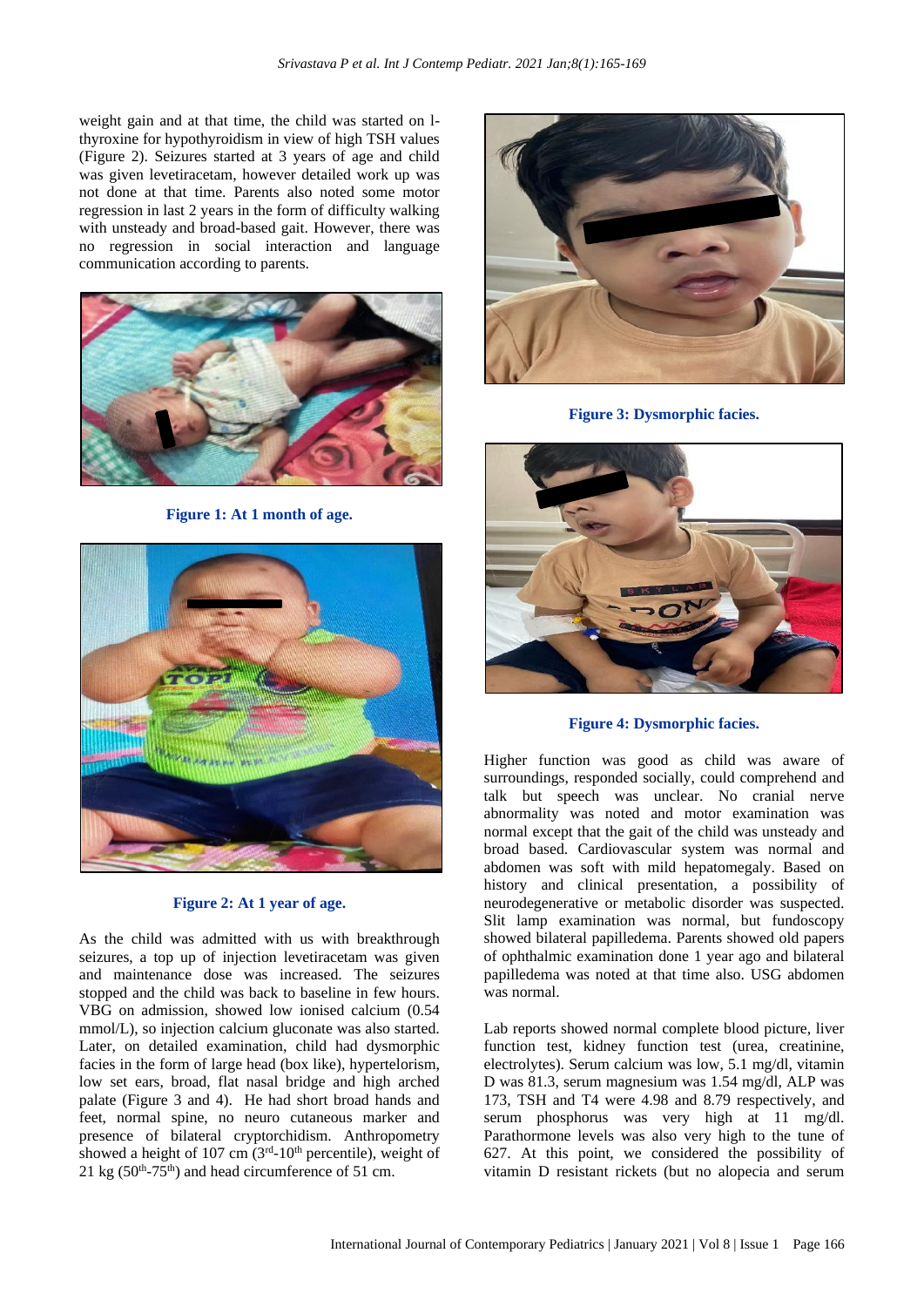phosphorus were high) or PHP. X-ray of hands and legs were done which showed osteopenia, short and deformed phalanges, early epiphyseal fusion, exostosis and soft tissue calcification (Figure 5 and 6). MRI brain was done and it revealed subtle basal ganglia and deep white matter calcification (Figure 7 and 8). Based on the clinical features, lab and imaging findings, a final diagnosis of PHP, likely type 1 A (presence of Albright's hereditary osteodystrophy (AHO) features) was made. Genetic test was sent. The child was treated with oral calcium, calcitriol, phosphate binders, L-thyroxine and levetiracetam and was discharged to follow up from OPD. On follow up after 4 weeks, there was significant improvement in gait, motor functions and cognitive function. Repeat blood test showed improvement in all parameters (serum phosphorus-7.2, calcium-8.9, PTH-601, vit D-57, creatinine-0.59).

Clinical exome sequencing showed that a heterozygous 3 base pair insertion in exon 1 of the GNAS gene (chr 20), that results in the in-frame insertion of amino acid leucine at codon 46 (p.Leu46dup), was detected (Table 1). This variant was a deep intronic variant and was confirmed by sanger sequencing. Child is doing well on medicines and is advised IQ testing to assess the degree of intellectual disability. Parents have been advised to undergo genetic testing also.



**Figure 5: X-ray of hands.**



**Figure 6: X-ray of legs of calcifications.**



**Figure 7: MRI (SW) of gyral calcification.**



**Figure 8: MRI (T1) of basal ganglia calcification.**

**Table 1: Genetic test report of GNAS mutation.**

| Likely pathogenic variant causative of the reported phenotype was detected. |                 |                                |                 |                                                                                |                       |                       |
|-----------------------------------------------------------------------------|-----------------|--------------------------------|-----------------|--------------------------------------------------------------------------------|-----------------------|-----------------------|
| Gene<br>$(Transcript)*$                                                     | <b>Location</b> | Variant                        | <b>Zygosity</b> | Disease (OMIM)                                                                 | <b>Inheritance</b>    | <b>Classification</b> |
| $GNAS (+)$<br><b>(ENST000003)</b><br>54359.11)                              | Exon 1          | $c.136_138dup$<br>(p.Leu46dup) | Heterozygous    | Pseudo<br>hypoparathyroidism<br>Pseudo hypo<br>parathyroidism la,<br>lb and lc | Autosomal<br>dominant | Likely<br>Pathogenic  |

\*The GNAS variant was found to be genuine by Sanger sequencing.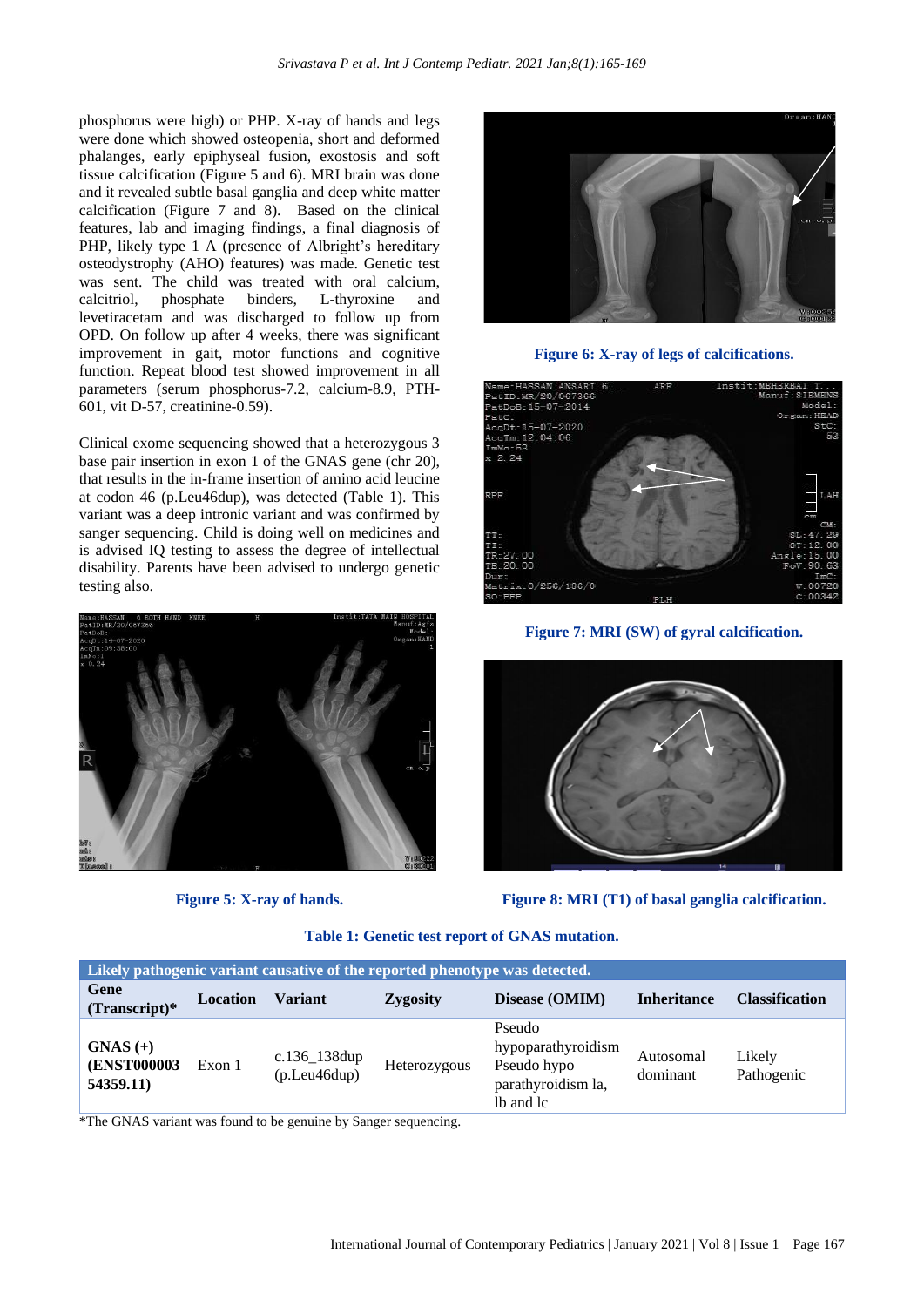#### **DISCUSSION**

In 1942, Fuller Albright et al*.* described a disorder characterized by end-organ resistance to parathyroid hormone (PTH) resulting in increased serum PTH levels, hypocalcaemia and hyperphosphatemia.<sup>3</sup> The patients lacked the appropriate response to administration of PTH and had blunted urinary cAMP and phosphate excretion. The condition was named 'pseudohypoparathyroidism' (PHP). It's a rare disorder with estimated prevalence being  $0.34$ -1.1 in  $100.000$ .<sup>4,5</sup> There are different types of PHP. The classical form of PHP, pseudohypoparathyroidism type 1A (PHP1A), which is associated with Albright's hereditary osteodystrophy (AHO), is caused by de novo or autosomal dominantly inherited inactivating mutations within the  $\text{Gs}\alpha\text{-coding}$ GNAS gene.<sup>6</sup> AHO is characterized by short stature, brachymetaphalangism, subcutaneous ossifications, cognitive/behavioural impairments, obesity and metabolic disturbances. <sup>7</sup> Many patients with PHP 1a present with subclinical hypothyroidism in infancy because of resistance to TSH action. 8,9 The biochemical profile in patients with PHP 1a shows evidence of PTH resistance, with elevated serum concentrations of PTH and phosphate, and low or normal serum levels of ionized calcium. Resistance to PTH action could lead to hypocalcaemia which could be complicated by hypocalcaemia seizures. Learning disabilities and psychomotor retardation have been described in PHP 1a.8,10 Our child described above also demonstrated the clinical, biochemical and imaging abnormalities similar to PHP 1a and was also detected to have hypothyroidism in infancy for which he received thyroid replacement therapy. The goals of pharmacotherapy are to correct calcium deficiency and to reduce morbidity. Intravenous calcium is the initial treatment for all patients with severe symptomatic hypocalcaemia followed by oral calcium and 1alpha-hydroxylated vitamin D metabolites, such as calcitriol. Aim of therapy is to maintain serum total and ionized calcium levels within the reference range, supress PTH levels to normal range and avoiding development of hypercalciuria. If the serum phosphate levels are high, then diet with low phosphorus is suggested and phosphate binders are also used as treatment. The child should be regularly monitored and resistance to other hormones e.g., TSH, gonadotropins, growth-hormone-releasing hormone, and glucagon should be identified and treated appropriately.<sup>11</sup>

#### **CONCLUSION**

So, on first impression, based on appearance and clinical presentation of seizures, dysmorphic facies and neuro regression, it was thought to be a case of a neurometabolic disorder but as detailed history was revealed and lab investigation reports came to light, a rare endocrinal disorder, PHP 1a, was diagnosed. Presence of severe hypocalcaemia which was seen on first line investigation (as blood sugar, serum calcium and electrolytes are done in all children presenting with acute seizures) and presence of long-standing papilledema was a clue to investigate further into the cause of hypocalcaemia. Further lab tests like serum phosphorus, PTH, vitamin D and X-ray of limbs and MRI brain helped in making the final diagnosis. Positive response to treatment was noted on follow up.

## **ACKNOWLEDGEMENTS**

Authors would like to thank my HOD, paediatrician and radiologist colleagues for helping in the work up of this case.

*Funding: No funding sources Conflict of interest: None declared Ethical approval: Not required*

#### **REFERENCES**

- 1. Yoganathan S, Thomas MM, Mathai S, Ghosh U. Neuroregression as an initial manifestation in a toddler with acquired pernicious anaemia. Case Reports. 2015;2015:bcr2015213540.
- 2. Yu J. Endocrine disorders and the neurologic manifestations. Ann Pediatr Endocrinol Metab. 2014;19(4):184-90.
- 3. Albright F, Burnett C, Smith P. Pseudohypoparathyroidism: an example of Seabright-Bantam syndrome. Endocrinol. 1942;30:922-32.
- 4. Bastepe M, Upper H. "Pseudohypoparathyroidism,<br>Albright's hereditary osteodystrophy, and hereditary osteodystrophy, and progressive osseous heteroplasia: disorders caused by inactivating GNAS mutations," in Endocrinology Adult and Pediatric, L. Jameson and L. De Groot, Eds Elsevier in 7th, chapter 66 ed. 2016;1147-59.
- 5. Mantovani G. Pseudohypoparathyroidism: Diagnosis and treatment. J Clin Endocrinol Metabolism. 2011;96(10):3020-30.
- 6. Mantovani G, Linglart A, Garin I, Silve C, Elli FM, De Nanclares GP. Clinical utility gene card for: Pseudohypoparathyroidism. Eur J Human Genetics. 2013;21(6):698-702.
- 7. Emily L. Germain-Lee. Management of pseudohypoparathyroidism. Curr Opin Pediatr. 2019;31(4):537-49.
- 8. Nwosu BU. Pseudohypoparathyroidism in Children. Endocrinology/Diabetes. 2011. Available at: https://escholarship.umassmed.edu/peds\_endocrinolo gy/28. Accessed on 9 May 2020.
- 9. Pohlenz J, Ahrens W, Hiort O. A new heterozygous mutation (l338n) in the human gsalpha (gnas1) gene as a cause for congenital hypothyroidism in Albright's hereditary osteodystrophy. Eur J Endocrinol. 2003;148(4):463-8.
- 10. Chen YJ, Shu SG, Chi CS. Pseudohypoparathyroidism: Report of seven cases. Acta Paediatr Taiwan. 2005;46(6):374-80.